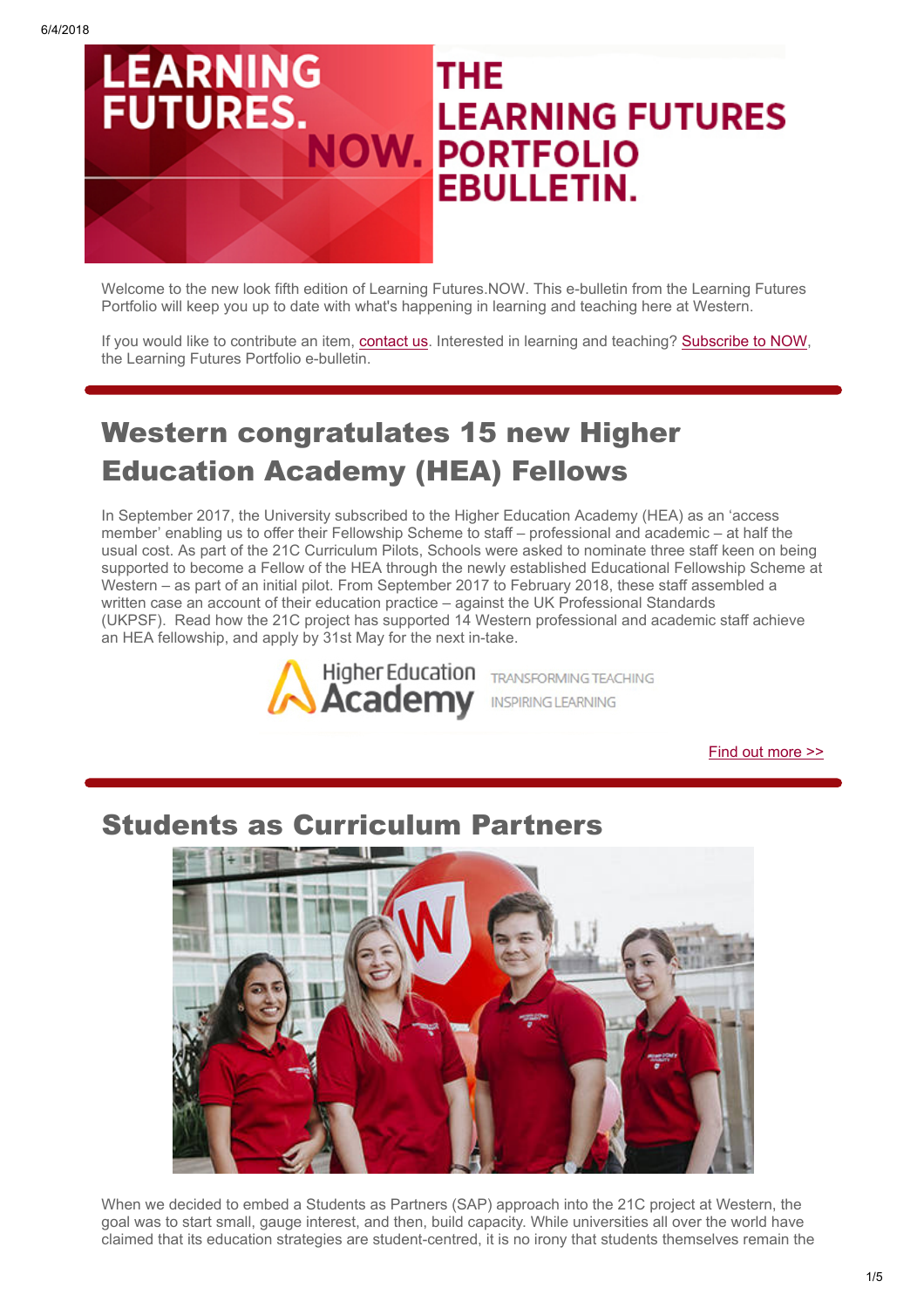'subjects' of these initiatives: studied and consulted but very rarely at the curriculum decision-making table in any meaningful way. And yet when our revised learning designs fall short of the mark, we scratch our heads and wonder why it is that our students don't see the disciplines and professions we have trained in, in precisely the same ways we do.

[Find out more >>](https://www.vision6.com.au/ch/37166/17685/2361351/56913jh6y.html)

# Refreshing vUWS to increase student engagement

Digital Futures in partnership with Dr Tim Griffin, Director of Learning and Teaching in the School of Social Sciences and Psychology, recently completed a refreshing of a large enrolment unit to increase student engagement. Dr Griffin's vision for the unit refresh included a showcase of active researchers from different social science disciplines. Via a 'research-wall' students can delve into, and discover, new research being conducted across the school. The 'researchwall' invites students on a pathway of discovery to explore concepts and practices related to social research, but in an area that resonates with them.



# MESH helps Teacher Education Students make the grade

Students facing an unexpected hurdle in the form of a national numeracy test are receiving customised assistance from a new MESH vUWS site and MESH workshops.

The Mathematics Education Support Hub (MESH) has developed a new vUWS site in response to online Literacy and Numeracy Tests for Initial Teacher Education students (LANTITE), as well as running workshops targeting relevant skills and knowledge.



[Find out more >>](https://www.vision6.com.au/ch/37166/17685/2361354/56913bdn2.html)

## FULT Update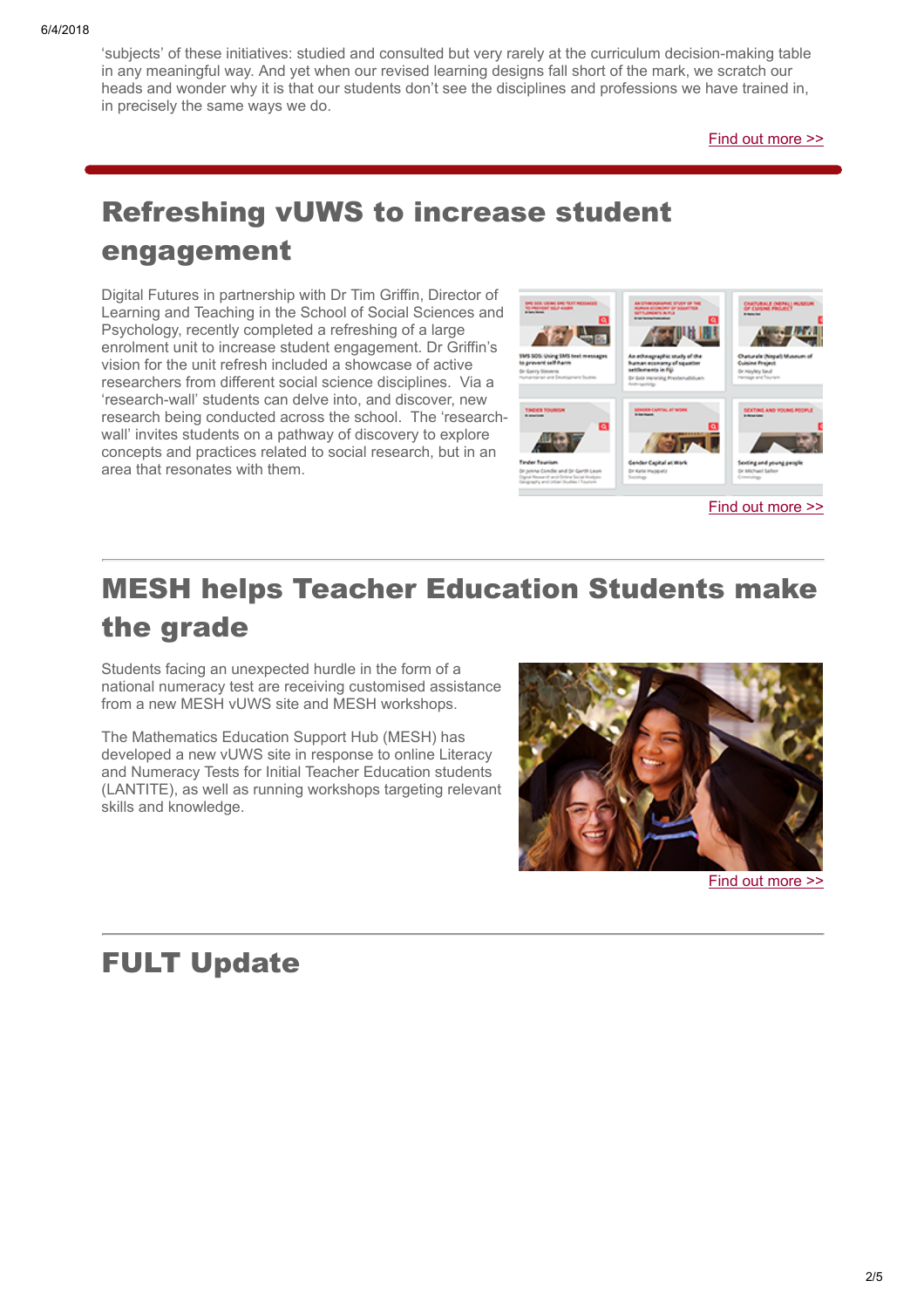

The Autumn 2018 Foundations of University Learning & Teaching program is well underway with 21 participants attending a half-day workshop on 1st May at Parramatta City Campus. The workshop allowed participants to progress their work-based project plans and organise themselves into 5 cross-discipline and campus, peer support groups. The proposed projects include numerous curriculum innovations such as introducing new types of learning activities, reviewing learning outcomes for work placements, redesigning assessments and revising a unit design. The workshop also provided participants with an opportunity to explore the exciting technology enabled facilities in the Learning Studios, which were new to some. The program will run again with a new intake in Spring Semester. For more information, email [fult@westernsydney.edu.au](mailto:fult@westernsydney.edu.au?subject=%5Bebulletin%5D%20FULT%20Enquiry) or visit the [FULT website.](https://www.vision6.com.au/ch/37166/17685/2360896/56913162t2.html)

## DAP Forum

Our first DAP Forum for 2018 was held on the 17th April with over 30 people in attendance. The forum discussion was centred around engaging with data to improve course quality through the use of internal and external data sources to inform and assure quality curriculum. There was lots of buzz and activity throughout the session. We look forward to the DAP community joining us for the next forum on Tuesday 29th May at Parramatta City Campus for the Students as Partners discussion theme. Keep an eye out in your inbox for the exciting agenda.



## A glimpse inside the 21C Curriculum MakerSpaces

The 21C Curriculum MakerSpaces kicked off with a bang in mid-March, and continued on with same energy in early May. MakerSpace 2 was the first time teams of staff, external partners and Western students were invited into the curriculum co-creation room together to conceptualise, design and begin to build their Flagship Curriculum Projects.



#### [Find out more >>](https://www.vision6.com.au/ch/37166/17685/2361353/56913wpzt.html)

### Future of Work Forums

The University hosted a series of forums on the Future of Work and Curriculum Disruption from November 2017 to April 2018.

These forums have been highly successful in supporting staff and university curriculum partners to better understand and engage with the implications of the profound changes to the future of work and society for higher education.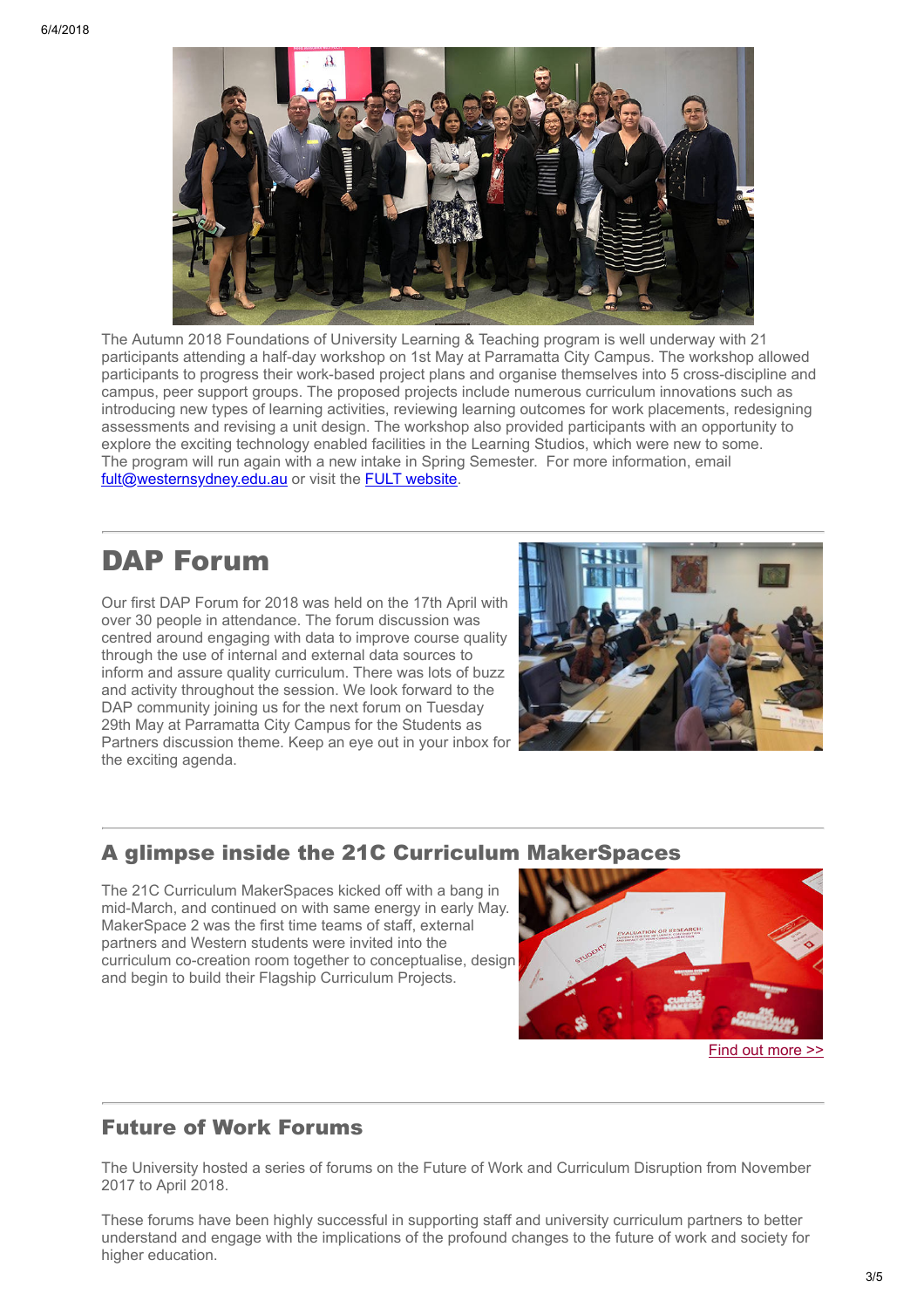

### MESH Speaks Interview Video Series

This new interview series has been developed by Dr Jim Pettigrew, Lecturer in the Mathematics Education Support Hub (MESH). The series provides an opportunity for students to share their experiences and approach to studying Maths here at university, highlighting how the MESH team has been an integral part of that journey. Watch first year Engineering student, Abdo Youssef, as he talks about his Maths journey.



### ► [Watch the Interview](https://www.vision6.com.au/ch/37166/17685/2361451/56913k5vp.html)

### Inaugural Academic Integrity Week at Western!

Western successfully held its first Academic Integrity Week from 7 to 11 May. Academic Integrity week provides an avenue to educate both students and staff about the importance of academic integrity for everyone at Western.

Organising the Week was the Education for Academic Integrity Working Party together with partners from across the University such as the Library, Study Smart, Schools, LEAD, PASS, Chaplaincy, Welfare, The College and Learning Transformations.



## Events

### Living Lab Workshop